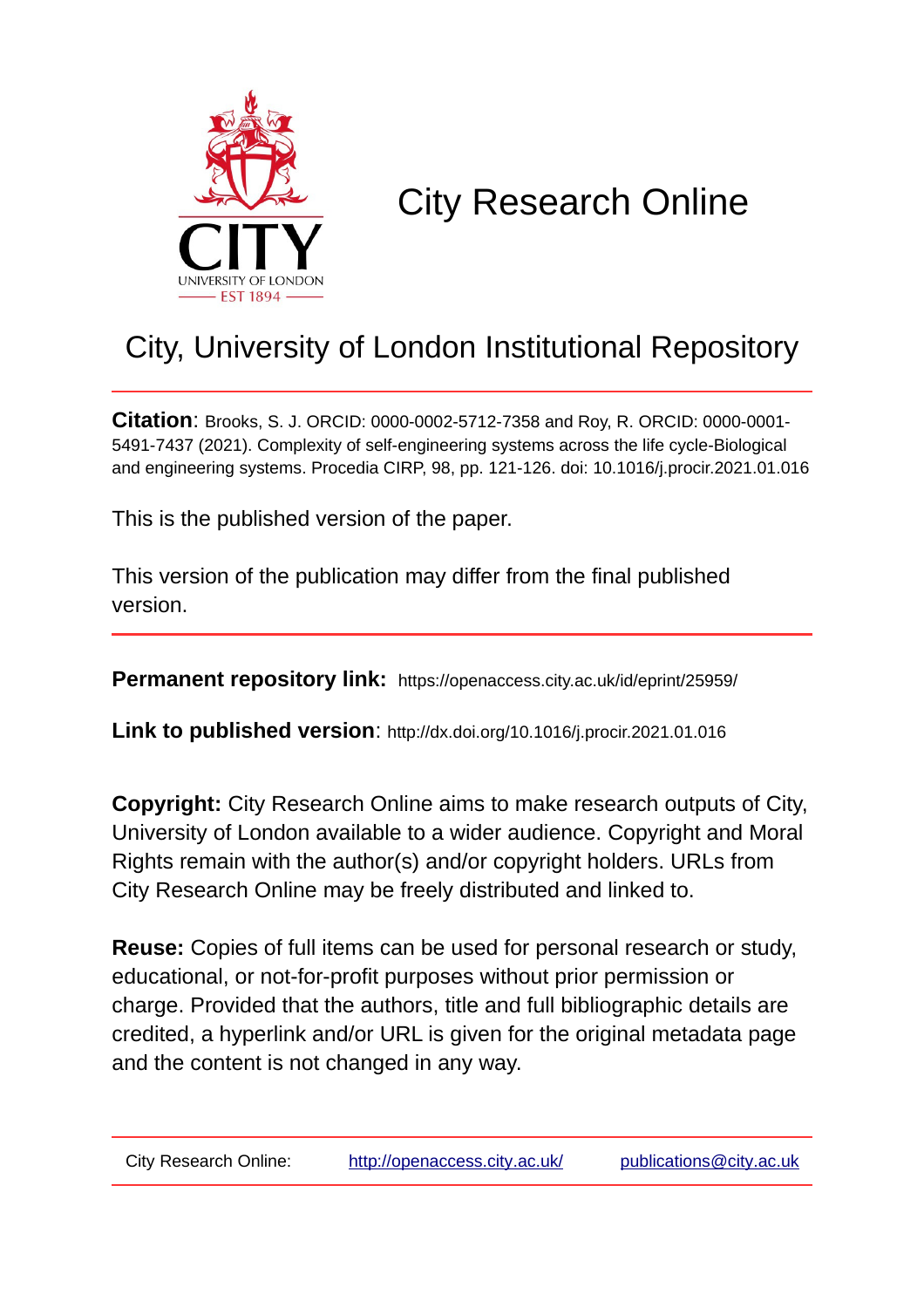

Available online at www.sciencedirect.com

**ScienceDirect** ScienceDirect

Procedia CIRP 98 (2021) 121-126



## 28th CIRP Conference on Life Cycle Engineering 28th CIRP Conference on Life Cycle Engineering

## Complexity of self-engineering systems across the life cycle – Biological and engineering systems and engineering systems and engineering systems

Sam Brooks<sup>a\*</sup>, Rajkumar Roy<sup>a</sup>

a<br>School of Mathematics, Computer Science and Engineering, City, University of London, Northampton Square, London, ECIV 0HB

\* Corresponding author. Tel.: +442070400344. *E-mail address:* Sam.brooks@city.ac.uk \* Corresponding author. Tel.: +442070400344. *E-mail address:* Sam.brooks@city.ac.uk

#### \* Corresponding author. Tel.: +33 3 87 37 54 30; *E-mail address:* paul.stief@ensam.eu **Abstract Abstract**

reconfiguring, built-in redundancy and self-adapting systems. SE systems aim to increase products useful life and extend its use this research and investigates the impact complexity on all stages of the lifecycle of SE systems. The key stages of the lifecycle of SE systems is evaluated to identify additional complexity on an stages of the meeting of SE systems. The key stages of the meeting development of SE technologies, it is important to understand the lifecycle of these systems and the effect of complexity. A self-engineering (SE) system is an ability designed and built into a system which allows it to respond to functionality lost automatically and restore it fully or partially to maintain its availability. Examples include self-healing, self-repair, selfphase. In previous research a complexity framework for identifying complexity of SE system was outlined; this paper builds on development of SE technologies, it is important to understand the lifecycle of these systems and the effect of complexity.

a functional analysis is performed. More over, a hybrid functional and physical architecture graph (HyFPAG) is the output which depicts the output which depicts the output which depicts the output which depicts the output

© 2021 The Authors. Published by Elsevier B.V.

This is an open access article under the CC BY-NC-ND license (https://creativecommons.org/licenses/by-nc-nd/4.0)

Peer-review under responsibility of the scientific committee of the 28th CIRP Conference on Life Cycle Engineering.

 $t$  messed products in new assembly oriented product families the optimization of existing assembly lines and the creation of  $\epsilon$ Keywords: Self-enigneering; self-repair; lifecycle; self-healing; sustaibability

### **1. Introduction 1. Introduction**

Extension to product life is a key aim for designers; regular maintenance, repair and overhaul (MRO) services are still implications of SE system required to prolong products life. Future products and systems may be inaccessible to humans or expensive to reach regularly; **1. Introduction**  *system to independently identify loss or potential loss of*  Roy and Brooks [1] as "*An ability designed and built into a*  newen, and then different theory resions the fantamy function function, and then automatically restore the functionality fully<br>or partially to maintain its availability and improve<br>resilience" maintenance, repair and overhaul (MRO) services are still<br>required to prolong products life. Future products and systems may be maccessible to humans or expensive to reach regularly;<br>for these systems, more ambitious approaches are needed such for these systems, more ambitious approaches are needed such<br>as *Self-engineering* (SE) systems. A SE system is defined in Roy and Brooks [1] as "*An ability designed and built into a*  as *Self-engineering* (SE) systems. A SE system is defined in *function, and then automatically restore the functionality fully system to independently identify loss or potential loss of resilience". or partially to maintain its availability and improve* 

*resilience*  $\cdot$ <br>There are four key characteristics of a SE system which have pen identified. Firstly, it must restore or partially restore lost been identified. Firstly, it must restore or partially restore lost function or capacity, which has occurred or will occur. Secondly, it must be built into the system, not added later when  $\alpha$  required. Thirdly, the aim should be to avoid/reduce required. Thirdly, the aim should be to avoid/reduce required. maintenance, prolong life and/or increase the system resilience maintenance, prolong ine and/or increase the system resinence<br>and robustness. Lastly, there must be no human/user  $\frac{1}{2}$  intervention: any process response and behavior should be intervention; any process, response and behavior should be intervention; any process, response and behavior should be  $S$ econdry, it must be built into the system, not added later when intervention; any process, response and behavior should be

1. Introduction automatic. SE systems can be divided into two categories, those  $\frac{1}{2}$ . Introduction with control and those without [1].

thyssenkrupp Presta France is then carried out to give a first industrial evaluation of the proposed approach. future generations. This paper presents a literature review on lifecycle implications of SE systems. There is a lack of research in this implications of SE systems. There is a lack of research in this miplications of SE systems. There is a lack of research in this area and therefore the paper also uses expert view and analogy with similar engineering systems. Ensuring the sustainability of with similar engineering systems. Ensuring the sustainability of SE systems will be key to their future success. SE systems should ideally be able to offer life extension and help maintain SE systems will be key to their future success. SE systems functionality of products without compromising the needs of area and therefore the paper also uses expert view and analogy should ideally be able to offer the extension and help maintain



Fig. 1 – Diagram of SE key SE terms.

2212-8271 © 2021 The Authors. Published by Elsevier B.V.

This is an open access article under the CC BY-NC-ND license (https://creativecommons.org/licenses/by-nc-nd/4.0) Peer-review under responsibility of the scientific committee of the 28th CIRP Conference on Life Cycle Engineering. 10.1016/j.procir.2021.01.016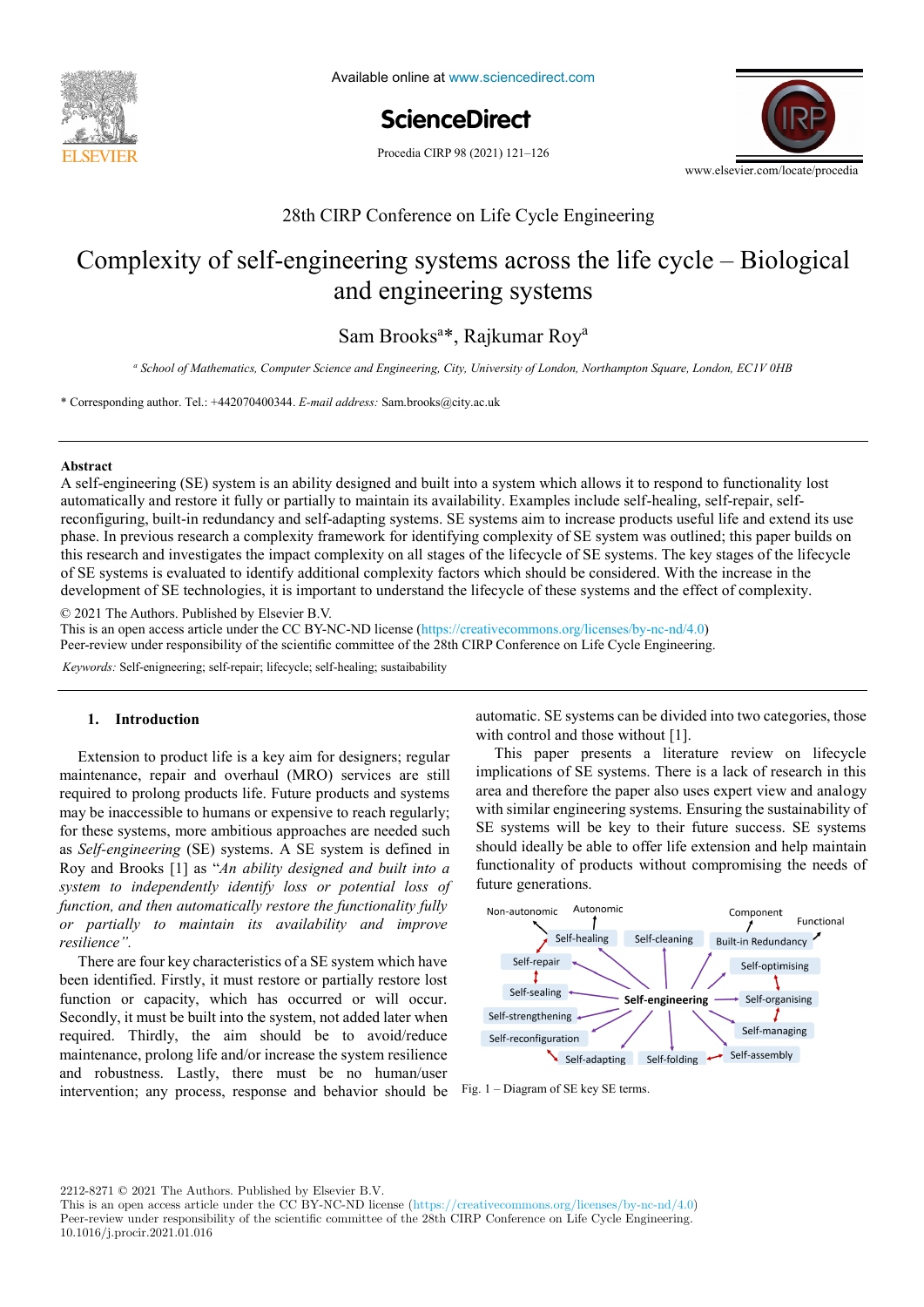#### *1.1. Current Self-engineering Systems*

There are many examples of these systems already used in engineering, a diagram of different SE terms is shown in Fig. 1. Self-healing materials have been extensively researched; examples of early work includes self-sealing concrete cracks, self-healing microcapsule polymer composites [2] and vascular self-healing composites [3]. These systems focus on releasing a liquid polymer which hardens to seal cracks and prevent growth. Other self-healing materials focus on chemical bonding which can be repaired by the addition of a stimulus such as heat for Diels-Alder polymers [4].

Self-repair of electronics is a well-advanced area with many electronic systems now including built-in self-repair (BISR) and built-in self-test (BIST); however, this self-repair is a selfreconfiguration of the system to utilize redundant components. For example, RAM devices have been created with BISR and BIST [5]; faulty memory cells are identified, and a system reconfiguration performed to ensure they are not utilized and spare cells are used instead. In robotics, many swarm systems have been designed to self-assemble into a set shape, assemble new robots and even self-repair a function when robots are removed [6]. Other robotic systems have focused on making robots which can self-adapt like animals to a missing or damaged limb [7].

Brooks and Roy [8] presented the validation of a SE complexity framework created by evaluating biological and engineering SE systems. Biology is a key area of inspiration for self-engineering; examples of SE systems already inspired by biology include blood vessels to deliver healing agent, selfsealing pneumatic structures and hierarchical organization structures for self-reconfiguration.

#### *1.2. Self-engineering Complexity*

The complexity framework presented by Brooks and Roy [8] outlines three factors identified as contributing to the complexity of the SE system in biology and engineering.

*Redundancy:* The more redundancy in a system, the more complex it becomes. Redundancy can be functional redundancy as defined in [9].

*Repeatability:* Not the scientific repeatability of the response, but how many times a system can respond. Many selfengineering systems are only designed to respond once to a loss of function, as the quantity of times response can occur increases, so does the complexity.

*Control (or self-control*): The lowest level of complexity is SE systems without control, such as autonomous self-healing materials; these systems react to outside stimulus or damage without a control or conscious decision process. A more complex system uses a control system to manage all aspects of the SE system. The highest level of complexity is when multiple control systems or sub-systems are interacting, creating unpredictable or emergent behavior.

#### **2. Lifecycle of self-engineering systems**

Self-healing materials are the most advanced area of SE engineering and where the majority of research on lifecycle engineering has focused. Most papers on self-healing and SE systems do not report details on the disposal or recyclability of the materials. More recently, authors experimenting with new self-healing hydrogels [10], Diels-Alder polymers [4] and liquid metals [11], have include details on the recyclability of their materials.

Akrivos et al. [12] evaluated metrics used for self-healing materials and how metrics could be improved for a circular economy. Current metrics were found to be limited to one parameter (such as compressive strength, stiffness, thermal conduction) and evaluating how it is maintained after healing. Links were drawn between self-healing metrics and possible comparable circular economy metrics. Cseke et al. [13] also evaluated self-healing materials with regard to lifecycle engineering. A Life Cycle Healing Efficiency metric was defined to indicate the loss of functionality occurring each healing cycle. This could be used to compare potential selfhealing materials to identify ones which would maintain functionality above a set level longest. This work could be adapted for SE systems. However, it only considers one material function and not multiple functions.

Extending system life with SE systems will often come at the cost of energy or material inputs to drive the process or changes to the system design. The impact of this on the whole lifecycle is not considered in current research on SE systems. This paper aims to begin to address this area.

#### **3. Engineering systems.**

Three SE systems have been selected and the impact of the added SE system has been evaluated at each lifecycle stage: material extraction/processing, manufacturing, use, and recycling and disposal (as outlined in [14]). Case studies were selected because they all utilize different SE strategies they were also all in different engineering disciplines.



Fig. 2 – Diagram of self-healing vascular material healing a crack. Reported in [3]. Healing agent in light orange; solid composite in blue.

#### *3.1. Case study 1: Self-healing vascular material*

The self-healing material evaluated here is a composite material made up of thermosetting plastic and hollow glass fibers containing a liquid healing agent (reported in [3] and shown in Fig. 2), Table 1 shows a summary of the review.

The lifecycle of composite materials and parts has been evaluated by previous authors and drawn on in this evaluation due to the lack of studies evaluating self-healing materials lifecycle. In terms of material extraction, most polymer and polymer composites use materials derived from crude oil, a finite resource with a costly environmental footprint. Total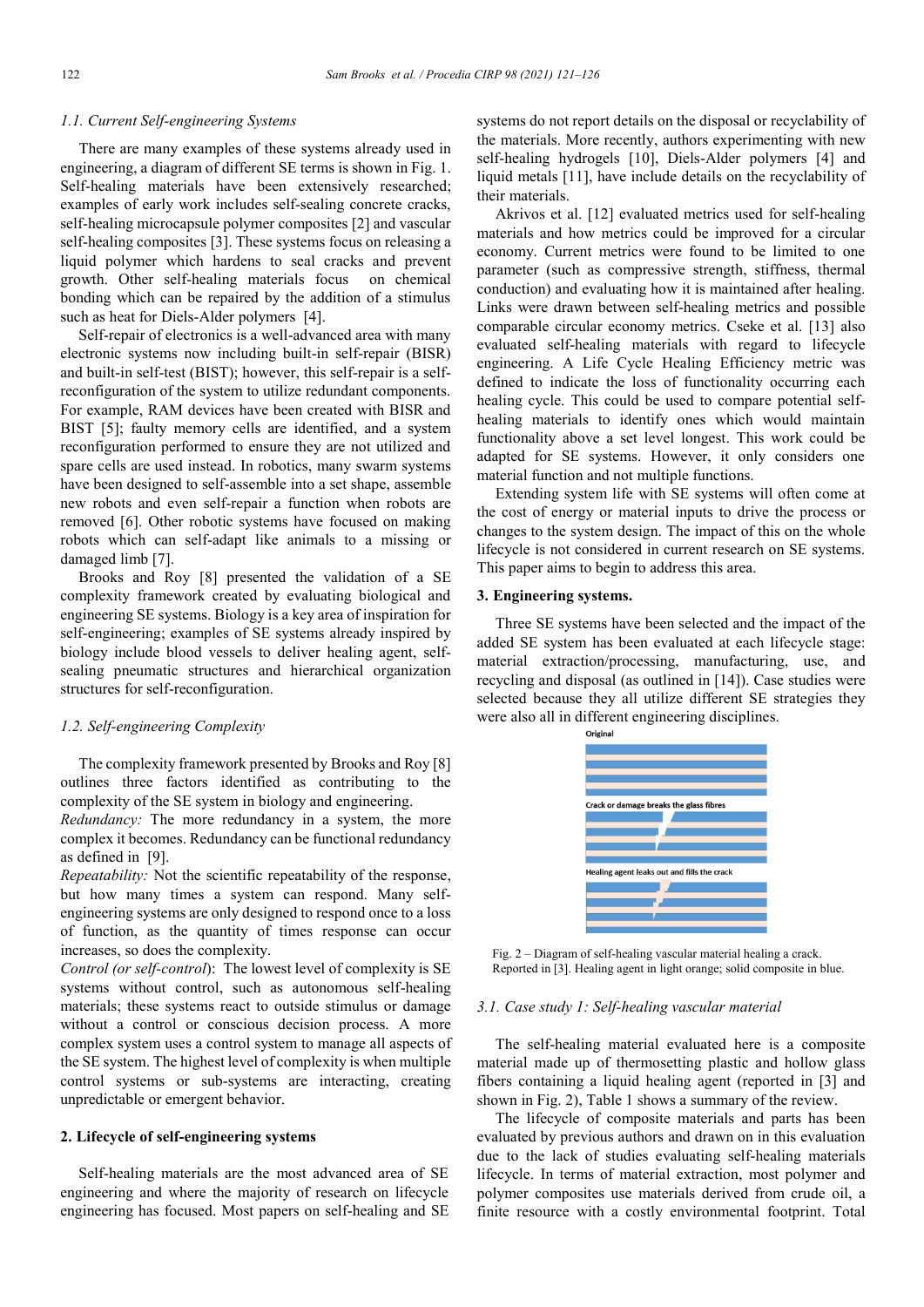energy used in processing and manufacturing composites and steel has been shown to be similar, but aluminium is often higher [15]. The addition of hollow liquid filled tubes increases the complexity of composite manufacturing and would likely increase the length and cost of production, though this is undefined and untested in current research.

**Table 1** – The impact on different stages of the lifecycle of adding a selfhealing vascular property compared to a regular composite.

| Lifecycle stage                                        | <b>Impact of adding SE</b>                                                                                                                                                                                                                                                 |  |  |  |
|--------------------------------------------------------|----------------------------------------------------------------------------------------------------------------------------------------------------------------------------------------------------------------------------------------------------------------------------|--|--|--|
| <b>Material</b><br><b>Extraction and</b><br>processing | More polymer material needed to account for<br>reduced strength from adding hollow fibres rather<br>than solid.                                                                                                                                                            |  |  |  |
| Manufacturing                                          | The addition of hollow fibres and liquid agent<br>increases complexity of manufacturing processes.                                                                                                                                                                         |  |  |  |
| Use                                                    | Life is extended because micro-cracks are repaired<br>before they grow, maintaining material strength.<br>Material quantity could increase due to reduced<br>strength or decrease because of lower design<br>margins needed.<br>No additional energy required for healing. |  |  |  |
| Recycling or<br>disposal                               | Added healing agent and hollow tubes make the<br>composite harder to recycle.                                                                                                                                                                                              |  |  |  |

Benefits of composites are seen in energy savings during the use stages, where the high strength to weight ratio enables less fuel use when composites are used in vehicles [15]. The added self-healing capability will increase composite weight but not strength reducing this benefit; however, use of self-healing may allow for lower design margins and lower thickness composites keeping the total weight similar.

The main benefit of self-healing will be in the product life extension without the need for maintenance. Damage which may have required the part to be removed from service previously could be endured. The extension of life will depend on the materials ability to return functionality (such as strength or stiffness) to the required level repeatedly; this ability degrades after each healing cycle. Data on repeated healing cycles is often not reported, making it difficult to predict the exact life extension from self-healing.

Composite disposal is still significantly costlier than metals or single plastics due to the difficulty of separating and reusing the material components. Composite recycling techniques and market demand for the recycled material are growing [16]; however, material properties are not maintained during recycling. The addition of a further healing agent complicates the material separation and recycling further. The exact impact of recycling is unknown because no evaluations have been carried out.

#### *3.2. Case study 2: Self-adapting robot*

Mechatronic systems are becoming more prevalent in our everyday environments. A self-adapting robot (from. [7] shown in Fig. 3) which adapts to a missing or damaged limb is evaluated; a summary is shown in Table 2. The self-adaption process is coordinated by a central computer which registers the lost movement and models and implements a response.

The raw materials of robotics include metals and plastics which make up complex electronic parts. The lifecycle of electric parts (and the e-waste produced) has been an extensive

area of study with many issues still to be solved. The selfadapting mechanism on the robot is reliant on the presence of redundant limbs which require more resources and energy to carry and produce; however, these may already be present on a robot to provide stability and robustness. Extra processing and memory capacity could be required to store and run the selfadaptation process efficiently, increasing the resources required. Modern robots often have this high processing power built-in because it is cheap and easily available.

**Table 2** - The impact on different stages of the lifecycle of adding selfadaption to a multiple legged walking robot.

| Lifecycle stages                             | <b>Impact of adding SE</b>                                                                                                            |  |  |  |
|----------------------------------------------|---------------------------------------------------------------------------------------------------------------------------------------|--|--|--|
| <b>Material Extraction</b><br>and processing | Extra materials and processing needed for<br>redundant limbs.                                                                         |  |  |  |
| Manufacturing                                | Extra limbs need to be assembled and added                                                                                            |  |  |  |
| <b>Use</b>                                   | The self-adaption mechanism takes time and<br>power to run, but it can maintain the robot<br>despite damage. Extending its life span. |  |  |  |
| Recycling or<br>disposal                     | Extra limbs mean more parts and material to<br>recycle or dispose of.                                                                 |  |  |  |

During the use stage, there will be little difference in the operation unless numerous redundant legs are added. The selfadapting system will provide significant life extension because it enables the robot to be operated beyond faults that would otherwise incapacitate it. The addition of the self-adapting system will not affect the disposal significantly because it is software-based; however, the redundant limbs used will increase the number of parts and material to dispose of.

The base self-adapting system itself will have a net positive effect on the robot's lifecycle, extending its useful life. However, the redundant limbs and extra processing power needed for a fast repair will not have a positive impact. A designer would have to balance the cost of carrying, producing and disposing of these redundant components against the resilience required.



Fig. 3 – Picture of self-adapting hexapod robot, original research in [7], and image from [17], ©Antoine Cully / Pierre and Marie Curie University. Licensed under CC BY [18].

#### *3.3. Case study 3: Self-reconfiguring RAM*

A BISR, or more accurately self-reconfiguring, RAM requires spare memory cells to be available to replace damaged ones and additional circuitry to manage the reconfiguration [5]; Fig. 4 shows the basic repair process. A summary of the evaluation is shown in Table 3. The main benefit of the BISR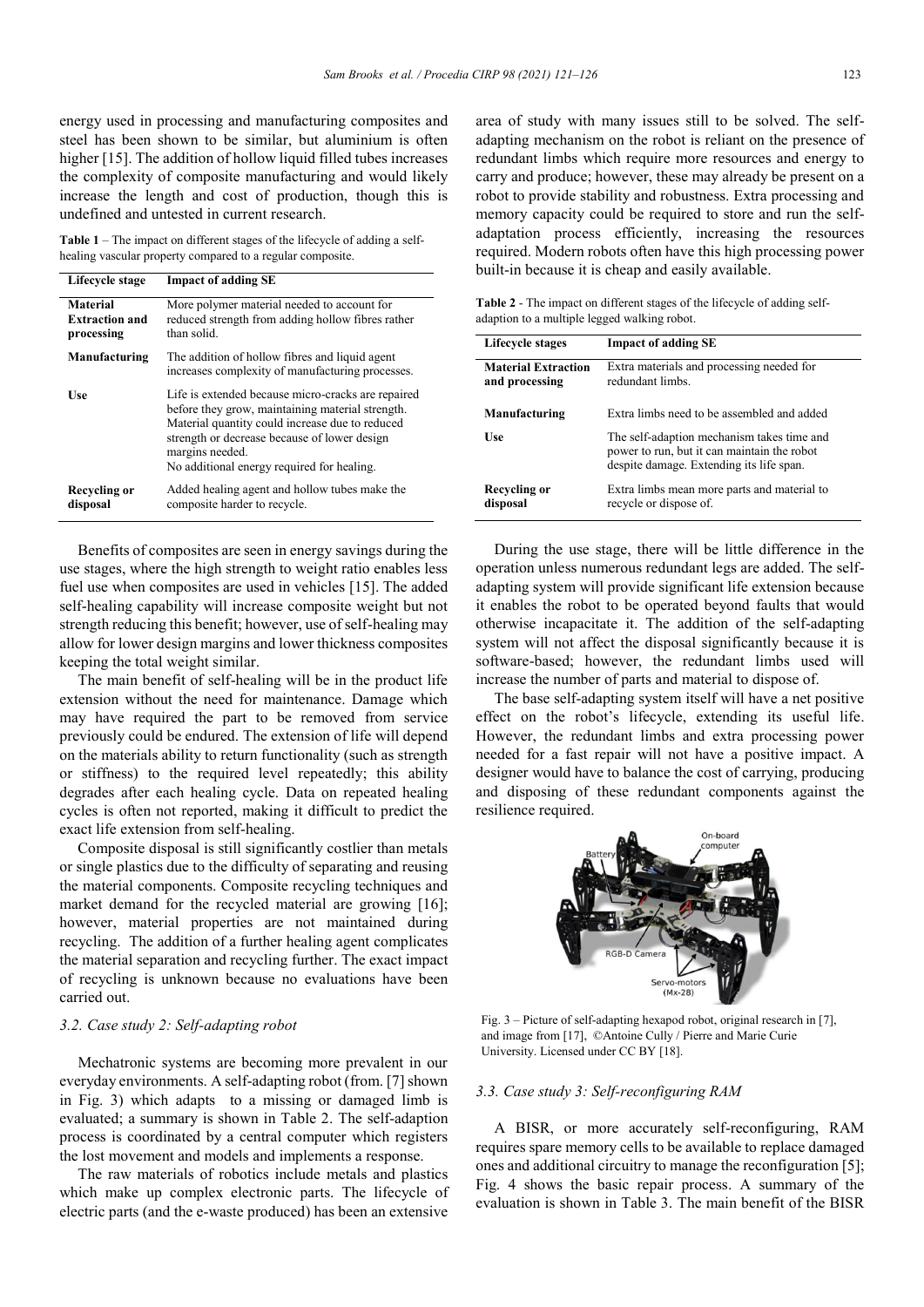is for a RAM on an integrated circuit (IC). Degradation of one part could lead to the whole IC being replaced, BISR RAMs can sense and take action to preserve the RAM and the circuit.

**Table 3 -** The impact on the different stages of the lifecycle of adding selfreconfiguration (BISR) to an IC RAM device.

| Lifecycle stage                              | <b>Impact of adding SE</b>                                                                                                             |
|----------------------------------------------|----------------------------------------------------------------------------------------------------------------------------------------|
| <b>Material Extraction</b><br>and processing | Extra materials needed for spare memory cells<br>and extra circuitry.                                                                  |
| Manufacturing                                | Energy needed to manufactures spare memory<br>cells and circuitry.                                                                     |
| <b>Use</b>                                   | The self-reconfiguration extends the life of the<br>RAM and keeps it functioning accurately despite<br>damage or degradation of cells. |
| Recycling or<br>disposal                     | Extra cells and circuitry to be recycled and<br>materials separated                                                                    |

The additional memory cells and circuitry require additional raw materials and resources. However, the spare cells are often only a small fraction of the total cells. RAM recycling is higher priority in e-waste because of the high-value metals used. Current recycling processes focus on metal component extraction often neglecting toxic plastics components [19]. Processes often require harsh chemicals or high energy inputs with little material recovered. Recycling processes are often designed to process multiple RAMs at once and would, therefore not be significantly affected with the addition of extra cells or circuitry.

Obsolescence of electronic parts (such as RAM or IC) is a significant factor impacting their life expectancy. Products may be removed from service long before they have degraded [20]. A self-repairing RAM would be able to sustain performance for longer and avoid using faulty cells; however, it may become obsolete long before the full benefits of the self-repair are realized. If the RAMs are reused in other application rather than disposed of, then the BISR system will become more useful. Also, the BISR ensures any faulty cells added in manufacturing do not stop the RAM operating. Overall the addition of the BISR RAM system required relatively little extra cost compared to a regular RAM and offers useful life extension.



Fig. 4 - Diagram of a basic repair process BISR and BIST RAM system. Replicated from information in [6].

#### **4. Complexity and lifecycle**

#### *4.1. Repeatability and lifecycle*

Increases in the number of times a SE system can return functionality will increases the life of the system. Some

systems are more reliant of this than others; for example, the self-adapting robot (Section 3.2) can only keep operating because of the self-adaptation while the BISR RAM (section 3.3.) could keep operating without the self-reconfiguration with reduced performance.

#### *4.2. Redundancy and lifecycle*

From evaluating the three SE systems above it is apparent that the addition of redundancy causes an increase in the raw materials needed, energy for manufacturing, and extra recycling of redundant parts. However, the examples evaluated predominantly consider *component* redundancy, not *functional* redundancy [9]. Functional redundancy aims to have existing components that can be reconfigured to perform other functions if needed. If existing components which are already required in the system are used, the SE system would not use extra raw materials or resources for manufacturing and recycling. For example a self-reconfiguring wind turbine could utilize one motor in the pitch and one in the yaw system (a design currently used), but include internal self-reconfiguration to utilize one motor for both functions when a motor is damaged; however, performance would likely be reduced and the reconfiguration mechanism could use extra resources.

#### *4.3. Self-control and lifecycle*

The control used in SE systems varies greatly; the system level where control is focused can change the impact self-control has on the lifecycle. For example, many material self-healing methods are reactive and are triggered by damage itself without any control; these processes are dependent on the original structure and need extra care in manufacturing [21] and recycling. However, many self-adaption and self-reconfiguring procedures are applied at a system level and can be implemented as software or control system changes. These changes do not negatively affect the lifecycle of the system and can extend the useful life.

#### *4.4. Other complexity factors*

From evaluating the SE systems' lifecycles, three other complexity factors were identified:

*Resources or energy driving SE* – The response of a SE system needs to be considered in more detail. The material or energy used can impact the quantity of remaining responses available; especially if the resources used have to be included and cannot be replenished like microcapsules [21].

*Time for the response* – The time available or taken for a response to occur will impact the complexity of the response, this has been noted in previous authors work [8] [12]. A required fast response leaves less time for planning, modelling and verification which ensure the quality of the response. It is easier to make fast responses simpler and predictable to account for this. The context in which a response must take place will affect its complexity and therefore, also lifecycle.

*Complexity of operation environment –* The environment a system operated is can limit its SE response. For example, some self-healing materials are dependent on certain temperatures to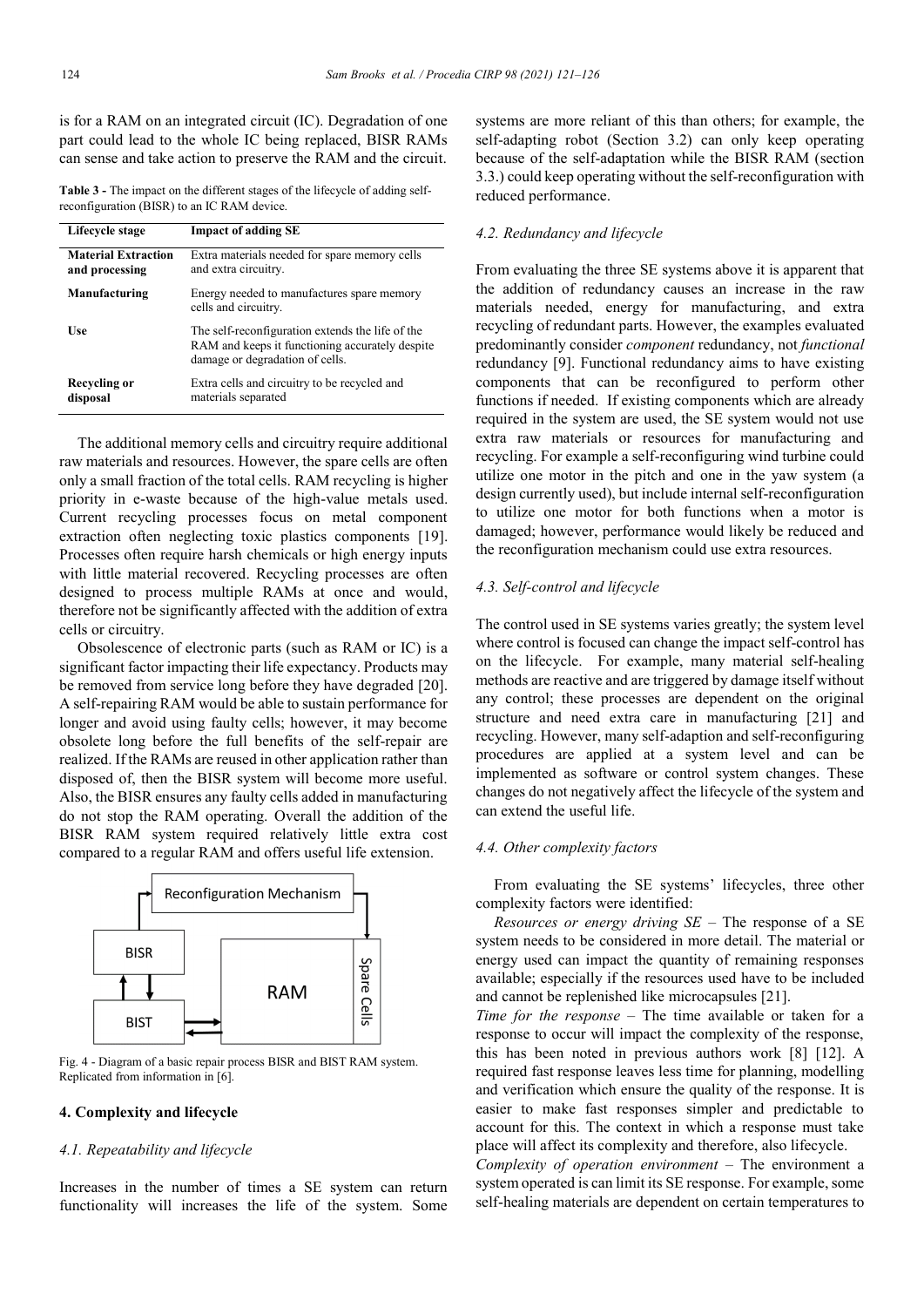heal [22]. Similarly, many self-adapting or self-assembling robotic systems have only been tested on flat surfaces [7], not rough or undulating surface which will alter the speed and complexity of their movement.



Fig.5 – Diagram showing complexity factor and the lifecycle stages they impact. Increasing the complexity (or quantity for some factors) can negatively or positively impact the lifecycle stages.

#### **5. Biological solutions**

Biomimicry and bioinspired design have been a key feature of engineering. Five areas for possible future research either inspire by or utilizing biology which could improve SE sustainability have been identified. Table 4 summarizes the lifecycle phases which could benefit from each research area.

- 1. *Power SE systems with clean source* Generally, biological systems run on renewable materials, such as sunlight, water or  $CO^2$  in plants ([23] page 74). SE powered by clean sources would reduce the environmental impact in the use phase.
- 2. *Energy-efficient structures* A common bioinspired solution is energy reducing structure, examples include the Kingfisher inspired noise-reducing nose of the Shinkansen 500 bullet train in Japan. Energy-efficient structures could help reduce resource use in the use phase.
- 3. *Passive SE mechanisms*  These are mechanisms found in nature which require no actuation, sensing or active control. They can be difficult to replicate but use no extra energy inputs during the use phase, often the response is purely mechanical based. Examples of passive SE mechanism include self-sealing plants with latex [24] and self-reconfiguring symmetry of jellyfish tentacles [25].
- 4. *Clean or reusable outputs*  Biological systems output biodegradable or recyclable materials [23]. In some cases, such as the Hermit crab, shells discarded are reused preventing energy used in the use phase to produce new

materials and reducing the material disposal. SE system could reuse parts from non-critical or broken systems.

5. *Utilizing biology directly* – This can help make a SE system sustainable by using renewable resources in the lifecycle and biodegradable outputs produced Parts could be grown using renewable sources such as light, food and water rather than produced using energy-intensive machines. Examples include, robots that are built with biology parts (bio-bots) to create self-healing actuators or sensors [26], self-sealing concretes developed using embedded bacteria [27], and proteins from squid replicated to create a self-healing coatings for clothing [28].

| <b>Table 4</b> – Identifies lifecycle phases of SE systems which would benefit |  |
|--------------------------------------------------------------------------------|--|
| from each research area outlined in section 5.                                 |  |

| Research area number                      |  |         | -3 |  |  |
|-------------------------------------------|--|---------|----|--|--|
| <b>Material extraction and processing</b> |  |         |    |  |  |
| Manufacturing                             |  |         |    |  |  |
| Use                                       |  | X X X X |    |  |  |
| Recycling or disposal                     |  |         |    |  |  |

#### **6. Discussion and conclusions**

SE systems offer an excellent way to extend the useful life of systems and maintain key functions. Currently, the only work investigating the lifecycle of these systems has focused on self-healing materials. Further evaluation of the extra raw material, manufacturing, and the disposal of SE systems is needed.

From evaluating complexity factors and the impact across the lifecycle of a system, it was apparent that redundancy was often linked to the number of times a system could respond (repeatability). Increasing redundancy often increased useful life but increased resources or energy needed across all stages of the lifecycle. Where a high level of redundancy is required for a SE system, the benefits in the use stage will have to be balanced against the cost to other lifecycle stages. The impact of self-control used varied depending on the method. Three other secondary complexity factors were also identified from the evaluation of the three SE systems: 1) resources or energy driving SE, 2) time for response, and 3) operation environment; these, along with the key factors are displayed on Fig. 5. The small number of systems evaluated limits the applicability of the findings, further evaluation of more SE systems and interviews with experts (as used in [8]) could be utilized to improve the validity and ensure a comprehensive and effective framework.

Biology has already inspired many SE system and can still provide many sources of inspiration. Four ways biology could inspire more sustainable SE systems are identified, though more may exist. Utilizing biology directly in SE systems can make biodegradable systems which are long-lasting though further work on the manufacturing processes is required.

Future work could focus on the balance between life extension and redundancy needed to achieve it. Another area of future investigation could be the change in SE systems over time and the impact on the lifecycle. SE systems could degrade and performance be reduced if left idle for a long time, reducing the life extension or possibly even making it harder to recycle. A final area of attention is stopping the SE system; at some